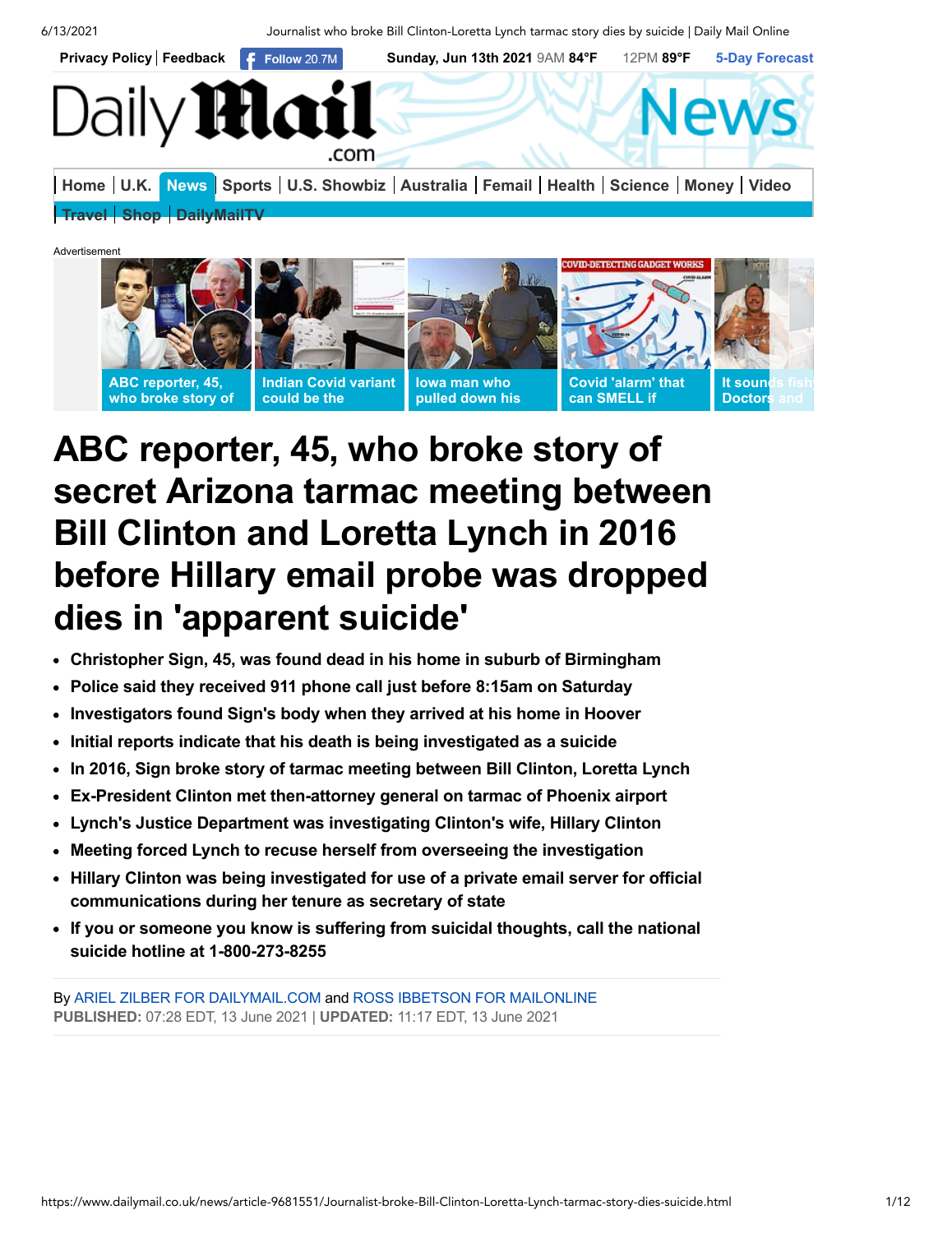





The 45-year-old television news man who was the first to report of a secret meeting between former President **Bill [Clinton](https://www.dailymail.co.uk/news/bill-clinton/index.html)** and then-Attorney General Loretta Lynch that was held on her private jet in 2016 has died of an apparent suicide.

Police in Hoover, **[Alabama](https://www.dailymail.co.uk/news/alabama/index.html)**, said they received a 911 call at 8:13am on Saturday of a person down at a home on Scout Trace.

First responders arrived at the home and found the body of Christopher Sign, a former University of Alabama football player and veteran broadcast journalist with Birmingham's ABC TV affiliate WBMA-LD.

News of Sign's death, which is being investigated by police as a suicide, was reported by **[AL.com](https://www.al.com/news/2021/06/christopher-sign-birmingham-tv-anchor-former-alabama-football-player-dead-in-apparent-suicide.html)**.

In 2016, Sign reported that former President Clinton had met with Lynch on her private jet at Phoenix Airport.

It was alleged that their conversation centered around an ongoing investigation into whether Hillary Clinton's use of a private email server while Secretary of State was illegal.

Bill Clinton and Lynch would go on to portray it as an impromptu friendly chat.

Days later, the FBI chose not to bring criminal charges against Hillary, who was in the midst of her presidential campaign.

Less than two weeks before the 2016 election, however, the probe was re-opened after emails were found on a laptop belonging to Anthony Weiner, the former congressman and husband of top Clinton aide Huma Abedin.

The FBI began investigating Weiner in 2015 after DailyMail.com revealed that he was in a 'sexting' relationship with a 15-year-old girl.

Then-FBI Director James Comey sent a letter to Congress in late October announcing the re-opened investigation. Two days before the election, the investigation was closed.

Hillary Clinton lost the 2016 election to Donald Trump. Some observers believe that the timing of Comey's letter to Congress may have cost her the presidency.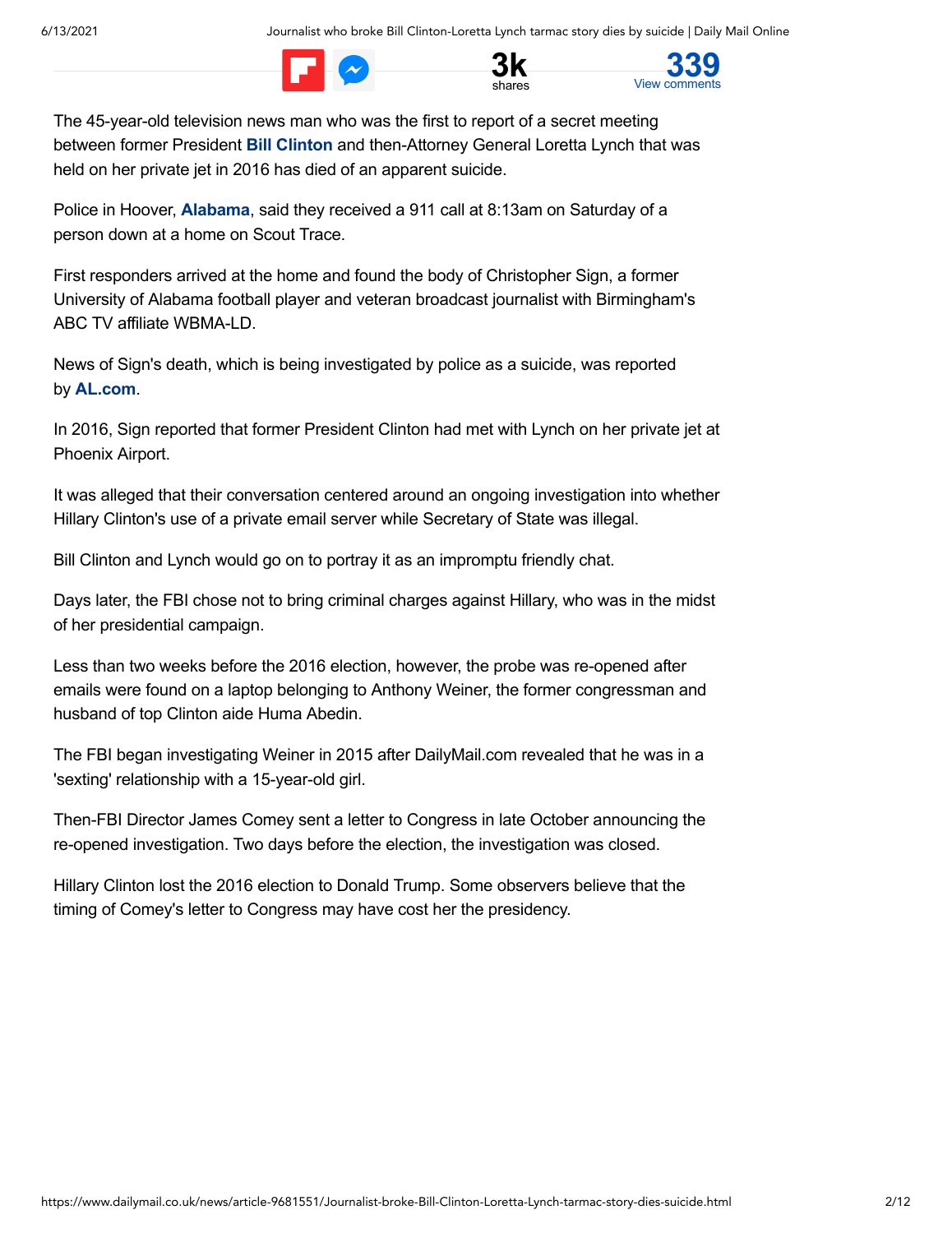

**Christopher Sign, who broke the 2016 story about Bill Clinton's tarmac meeting with then-Attorney General Loretta Lynch, has died of an apparent suicide, according to authorities in Alabama. Sign is seen above last year holding a copy of his book Secret On The Tarmac**



**In June 2016, Bill Clinton (left) met with Attorney General Loretta Lynch (right) on the tarmac at Phoenix Airport in what was brushed aside as an impromptu friendly chat**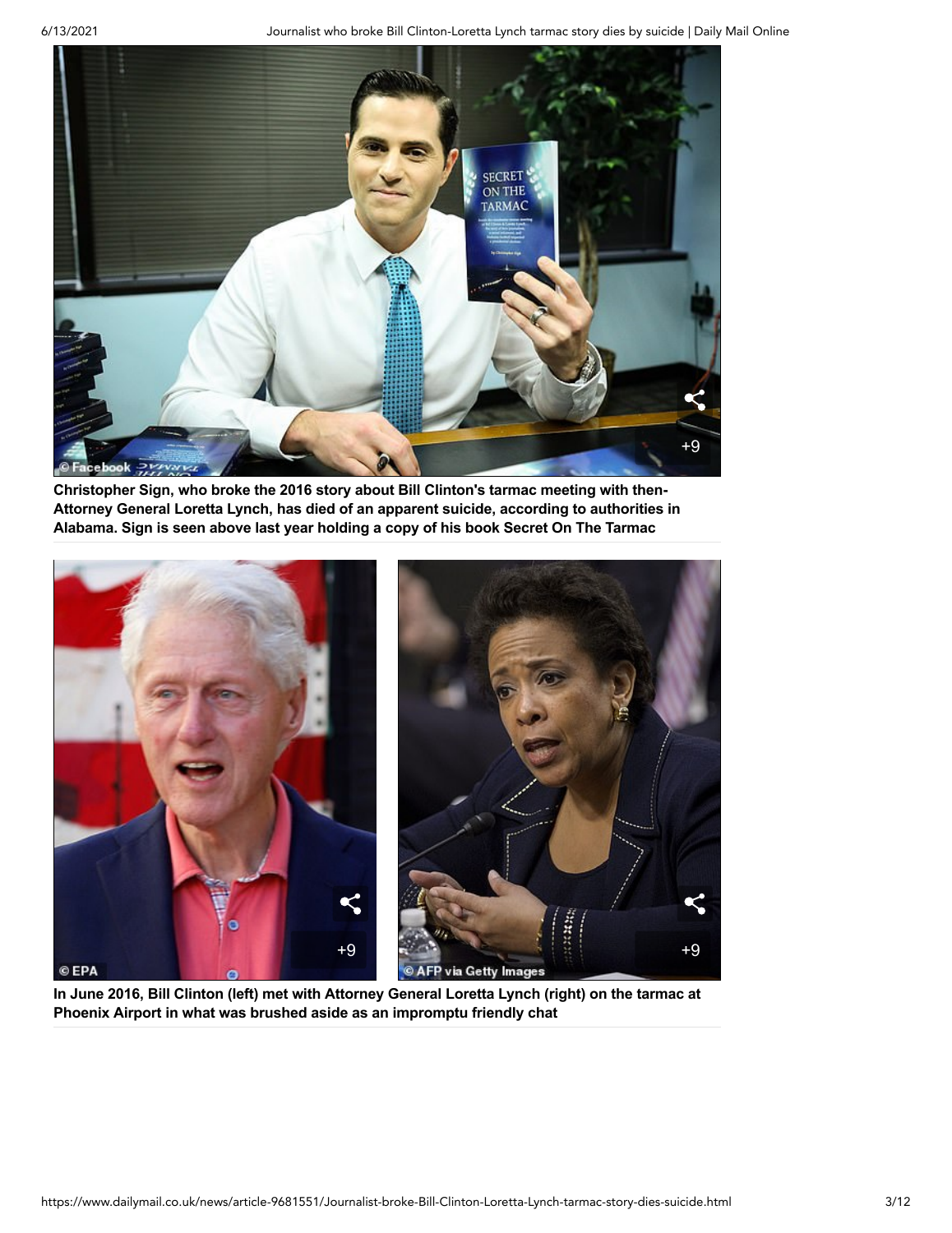

**Bill Clinton approaching AG Lynch's jet on the tarmac at Phoenix airport in June 2016**



**At the time of the meeting between Bill Clinton and Lynch, the Department of Justice was investigating Hillary Clinton for her use of a private email server during her tenure as secretary of state**

Since 2017, Sign has been an anchor on the local news station ABC 33/40 in Birmingham.

'Our deepest sympathy is shared with Chris's loving family and close friends,' said Sinclair Broadcast Group Vice President and General Manager Eric S. Land.

'We have lost a revered colleague whose indelible imprint will serve forever as a hallmark of decency, honesty and journalist integrity.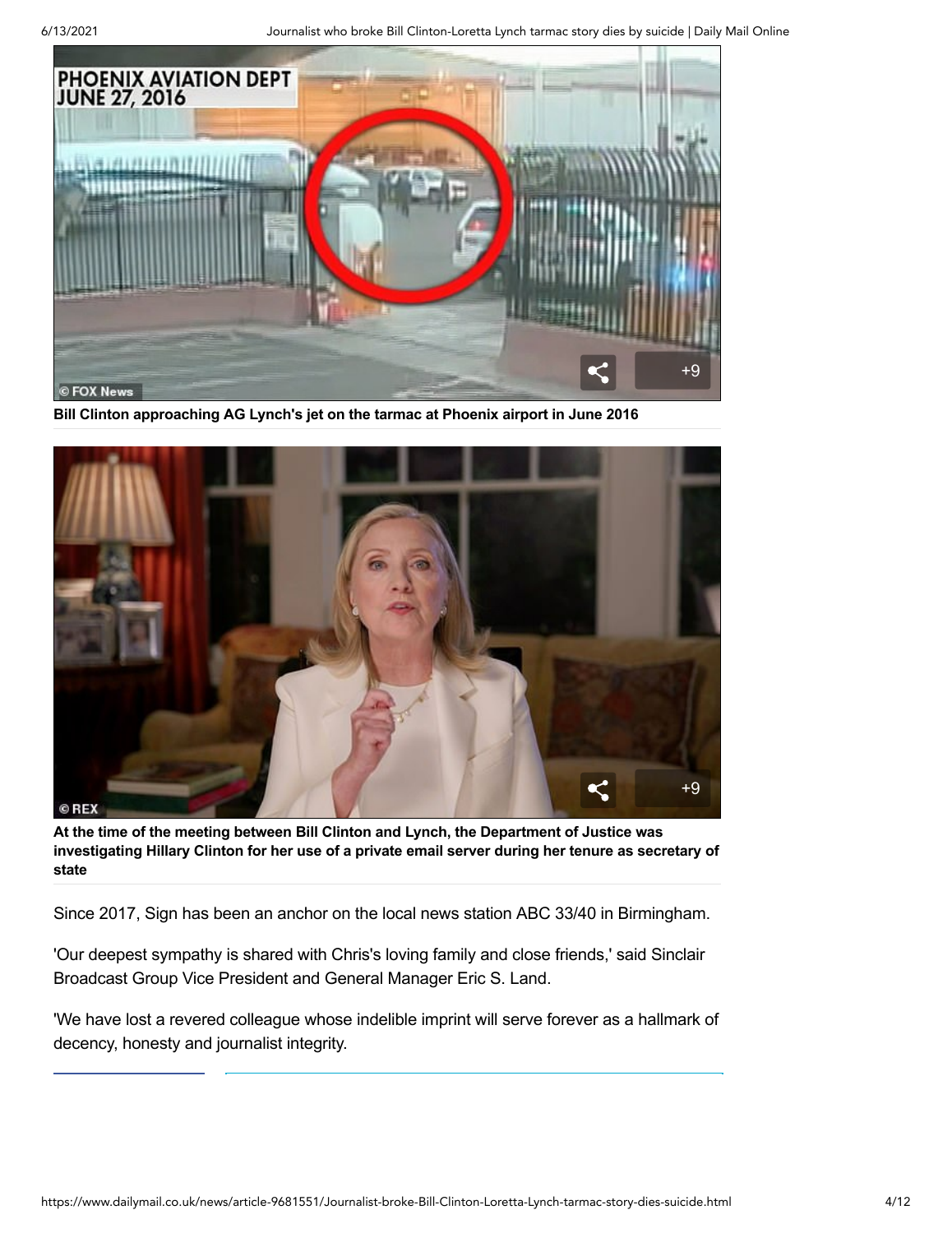**SHARE THIS ARTICLE**

6/13/2021 Journalist who broke Bill Clinton-Loretta Lynch tarmac story dies by suicide | Daily Mail Online

## **RELATED [ARTICLES](https://www.dailymail.co.uk/news/article-9681551/Journalist-broke-Bill-Clinton-Loretta-Lynch-tarmac-story-dies-suicide.html#)**



**Son, 22, of [prominent](https://www.dailymail.co.uk/news/article-9680391/Son-powerful-family-target-shooting-familys-hunting-lodge-killed-mom.html) South Carolina legal family found...**



**Chaos in [Manhattan:](https://www.dailymail.co.uk/news/article-9680831/Man-raves-blighting-Washington-Square-Park-NYC-says-fed-residents-move.html) As a violent mob runs riot again in...**

'We can only hope to carry on Chris's legacy. May his memory be for blessing.'

James Spann, a meteorologist and colleague of Sign, tweeted: 'We are still in shock over this news. Chris was a very good friend, and an incredible journalist. The grief today has been overwhelming.'

Wendell D. Edwards tweeted: 'I'm in disbeliefe. Praying for his family and the 3340 family too.'

Jamie Hale, a sports anchor for the same station where Sign worked, tweeted in response to a news story about his death from her organization's web site: 'I can't believe we have an article with this title. It doesn't feel real.

'We were in the office together last night cutting up like we always do.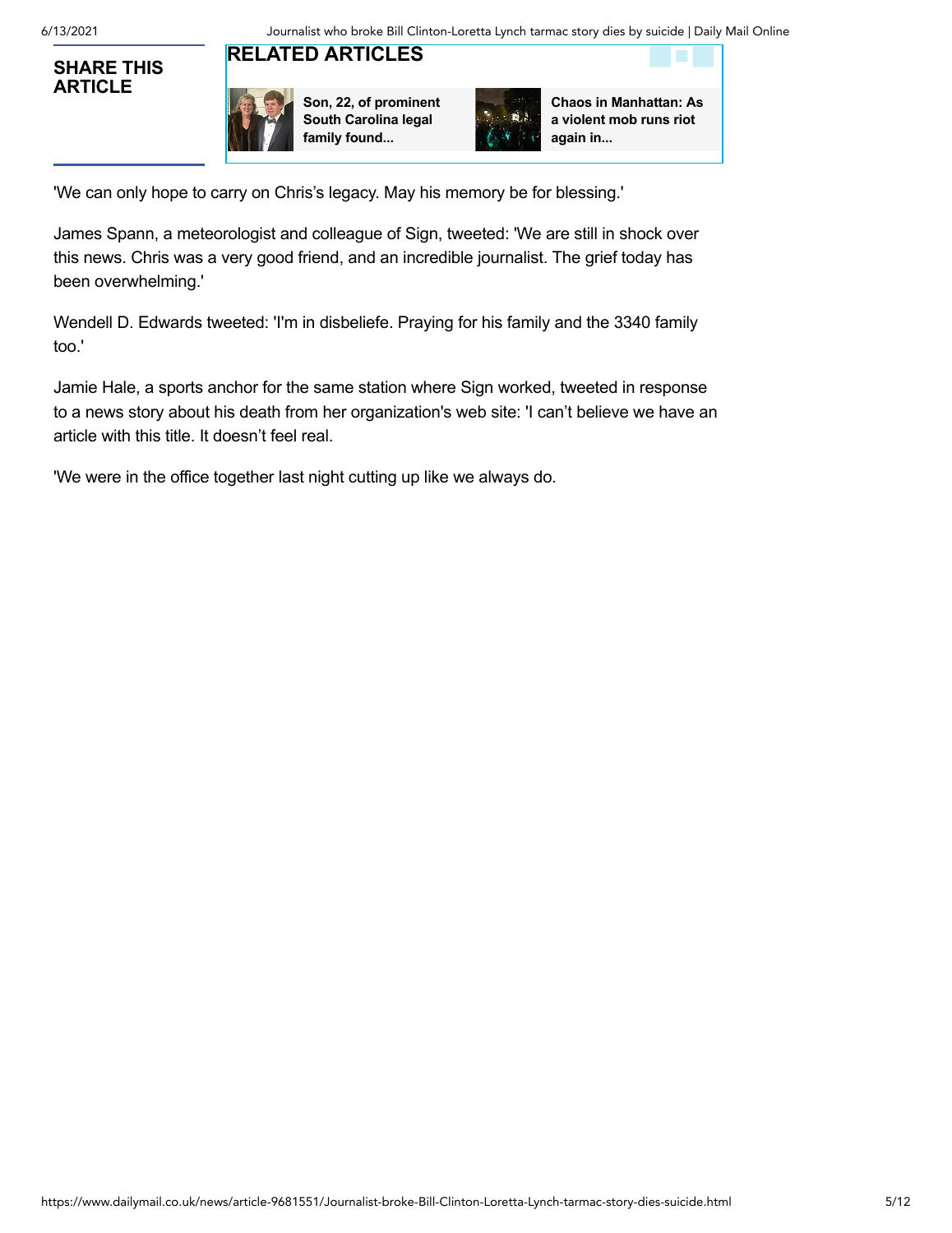

**First responders arrived at a home in Hoover, Alabama and found the body of Christopher Sign**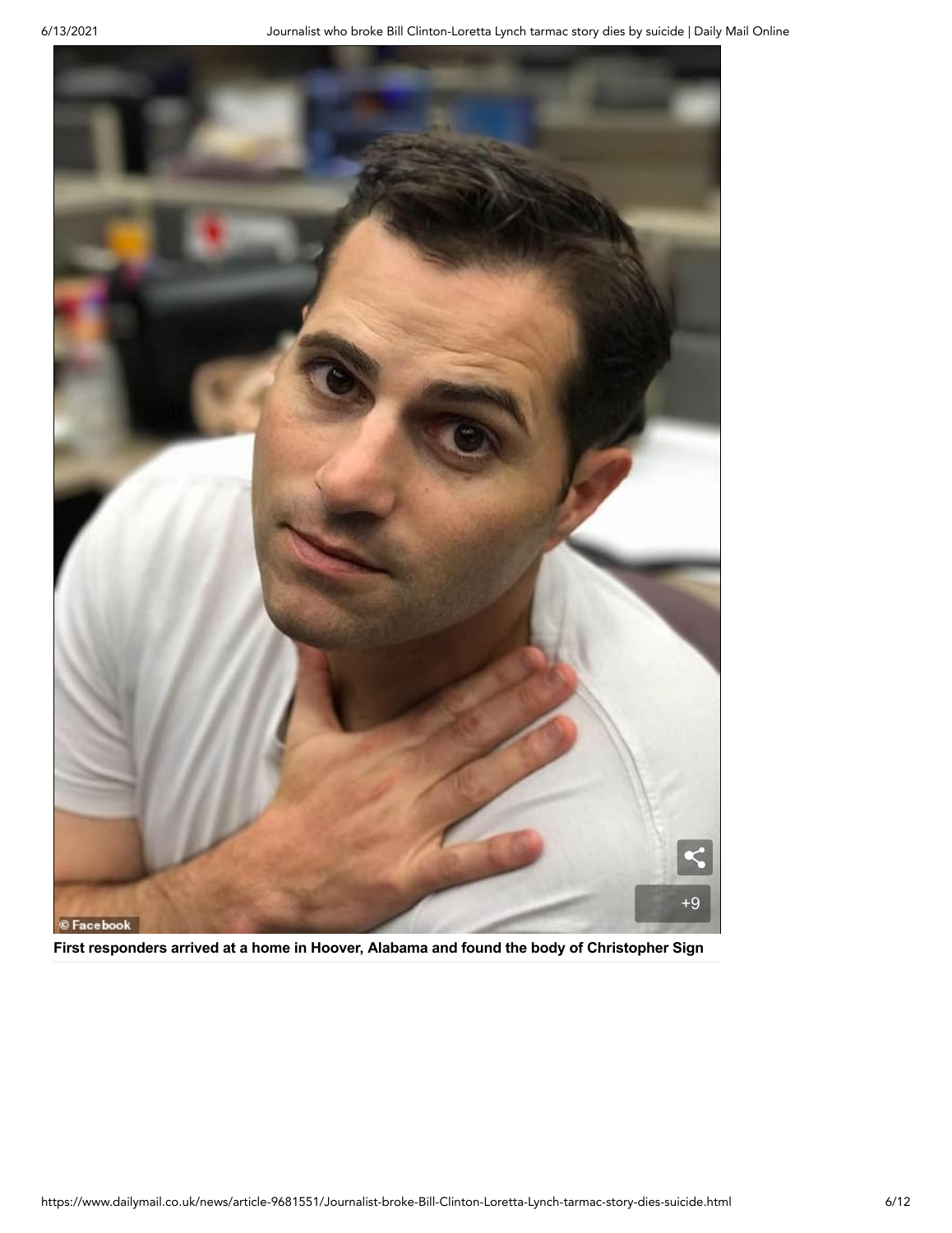

**Sign is seen above during his February 2020 appearance on Fox News promoting his book**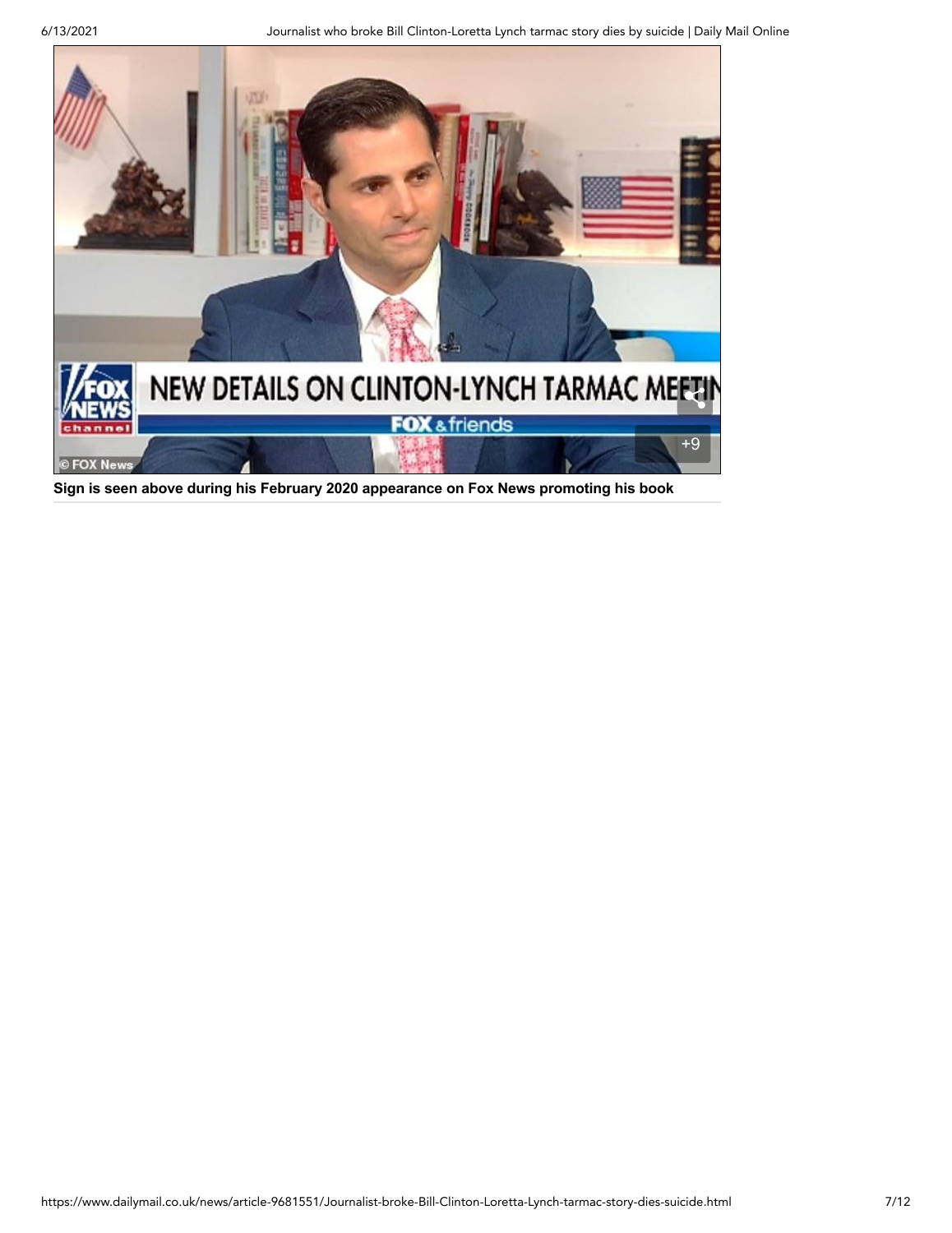

**Sign was a former football player for the University of Alabama college football team in Tuscaloosa**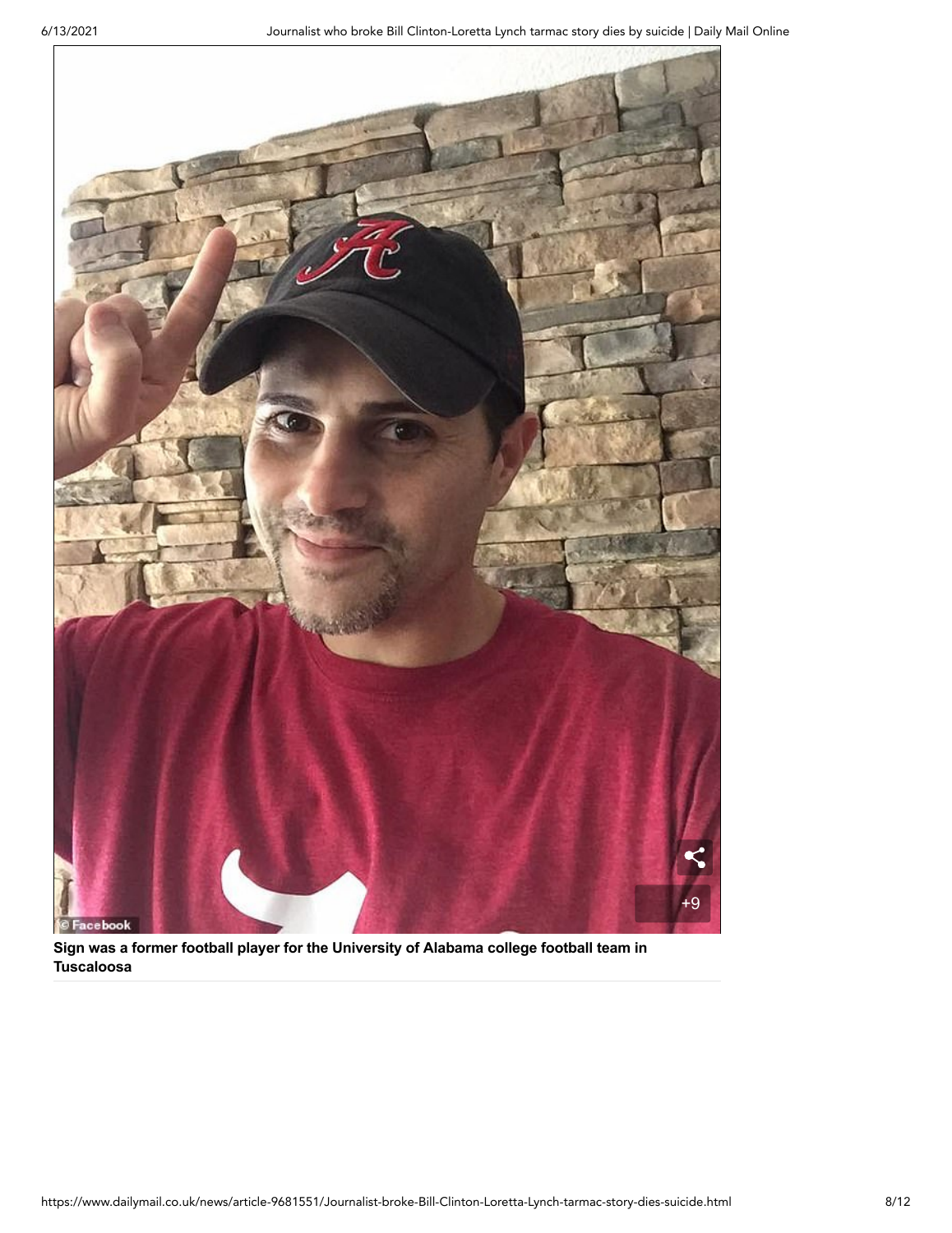

**Prior to becoming a journalist, Sign attended the University of Alabama in the 1990s, where he played on the school's football team as an offensive lineman. While in Tuscaloosa, he met his wife, Laura, who was an All-SEC volleyball player for the Crimson Tide. Sign is survived by Laura and their three children**

'I don't understand why. I can't talk about you in the past tense.

'The grief today is unbearable.'

Christina Boomer Vazquez tweeted: 'Words cannot quite capture the heartbreak of learning that Chris Sign, a dear former colleague, has passed away.

'My heart aches for his boys, his wife, and his family. He was so loved and will be so very missed.'

Prior to becoming a journalist, Sign attended the University of Alabama in the 1990s, where he played on the school's football team as an offensive lineman.

While in Tuscaloosa, he met his wife, Laura, who was an All-SEC volleyball player for the

## **TIMELINE OF HILLARY CLINTON EMAIL SAGA**

**June 2008:** An Apple Power Mac server, purchased by Bill Clinton's aide Justin Cooper in 2007, is installed in the basement of the Clintons' home in Chappaqua, New York. It initially handles traffic for Bill Clinton but soon is used by Clinton and her staff as well

**Fall 2008:** Computer equipment from Clinton's presidential campaign is tapped as a replacement - a Dell PowerEdge 2900 Windows Server and Microsoft Exchange and a 1950 running a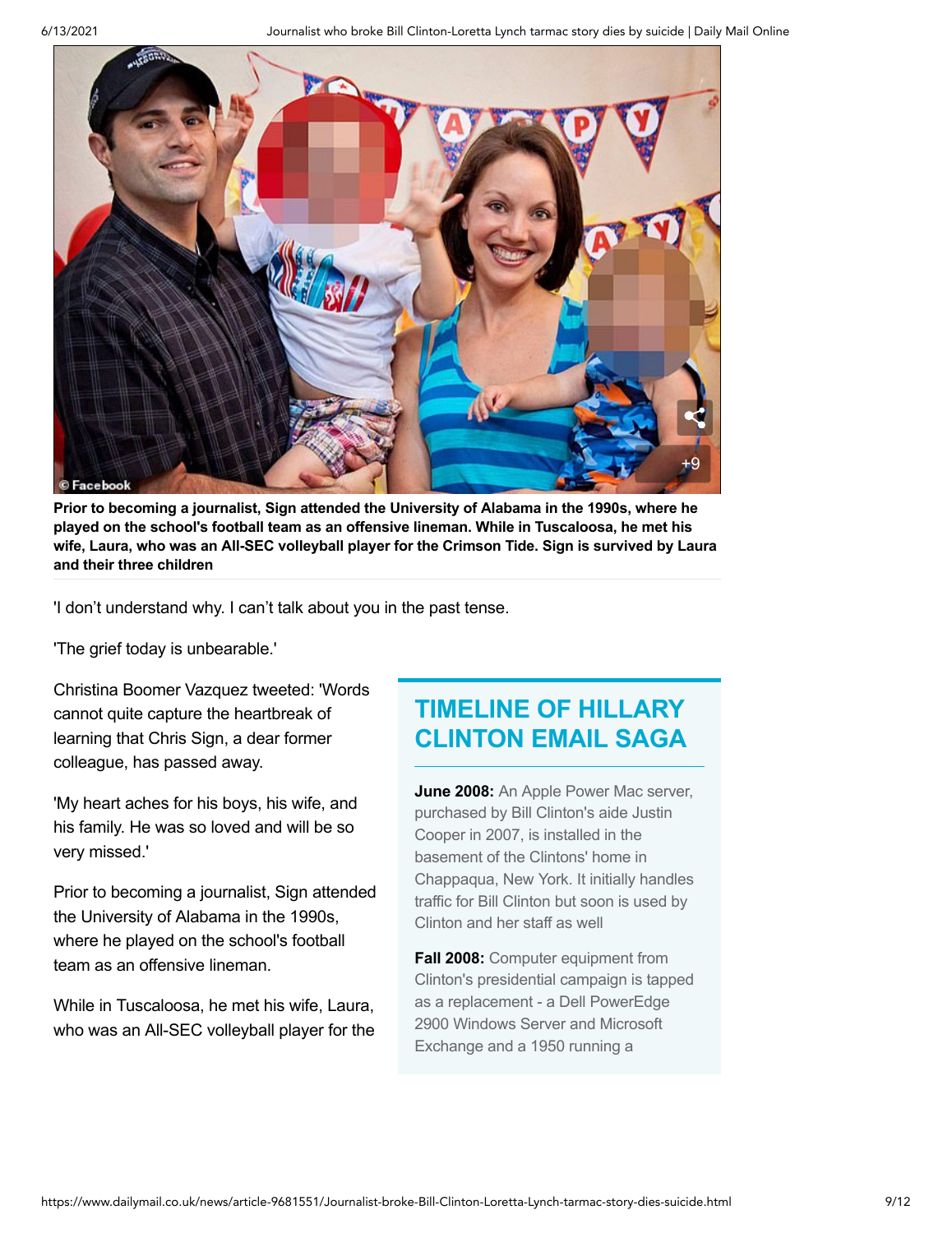Crimson Tide. Sign is survived by Laura and their three children.

A native of the Dallas area, Sign spent time working as a reporter for ABC 33/40 between 2000 and 2005.

Before returning to Alabama to become an anchor, he was a local ABC 15 TV Arizona reporter when he broke the stunning story of the tarmac meeting in June 2016.

'We knew something had occurred that was a bit unusual. It was a planned meeting. It was not a [coincidence.'](https://www.foxnews.com/media/loretta-lynch-bill-clinton-tarmac-meeting-new-book) Sign told **Fox and Friends** in February 2020 ahead of the release of his book **Secret on the [Tarmac](https://www.amazon.com/Secret-Tarmac-Christopher-Sign/dp/B0844XVN3B/ref=sr_1_1?dchild=1&keywords=the+secret+on+the+tarmac&qid=1623584318&sr=8-1)**.

Donald Trump had tweeted at the time: 'Does anybody really believe that Bill Clinton and the U.S.A.G. talked only about 'grandkids' and golf for 37 minutes in plane on tarmac?'

Sign said his source witnessed the rendezvous unfold from the moment Clinton arrived at the airport.

'He then sat and waited in his car with the motorcade, her airstairs come down, most of her staff gets off, he then gets on as the Secret Service and FBI are figuring out "How in the world are we supposed to handle this? What are we supposed to do?"' Sign told Fox.

'She mentioned that Bill Clinton flattered her, talked about Eric Holder, talked about how things were going at Justice, talked about her job performance, not this golf-grandkids, Brexit.'

Sign said his investigations into the tarmac meeting had led to numerous credible death threats.

BlackBerry Enterprise Server. Clinton aide Bryan Pagliano starts work on building the system, believing it will be used by Bill Clinton's staff

**January 2009:** It is decided that the Apple server must be replaced as it is having problems with the volume of traffic

**March 2009:** Pagliano installs the server he has built in a rack in the Chappaqua house basement, with the help of Cooper. Pagliano, who is administrator for the new device, transfers the Apple server emails onto the new device. The new server is backed up once a week onto a Seagate external hard drive. The FBI has never obtained the Apple server for examination

**January 2013:** Clinton's chief of staff, Cheryll Mills, recommends Denver, Colorado-based IT firm Platte River Networks (PRN) to manage the server to help with user limitations and reliability concerns

**June 23, 2013:** A Platte employee removes the server from the Chappaqua home to a data center in Secaucus, New Jersey, run by Equinix, to migrate it to a new server

**June 30, 2013:** The Clintons' email accounts are migrated to the Platte server

**July 18, 2013:** Platte signs an agreement to manage the new, third server, a Dell PowerEdge R620. Platte subsequently configure a backup device from Datto, Inc, a Connecticut-based company, to take multiple snapshots of the system daily and to store the information for 60 days. The device also takes copies of the Pagliano server between June 24-December 23

**December 2013:** The Pagliano server is fully decommissioned

**December 2014:** Clinton and Abedin begin using the domain hrcoffice and stop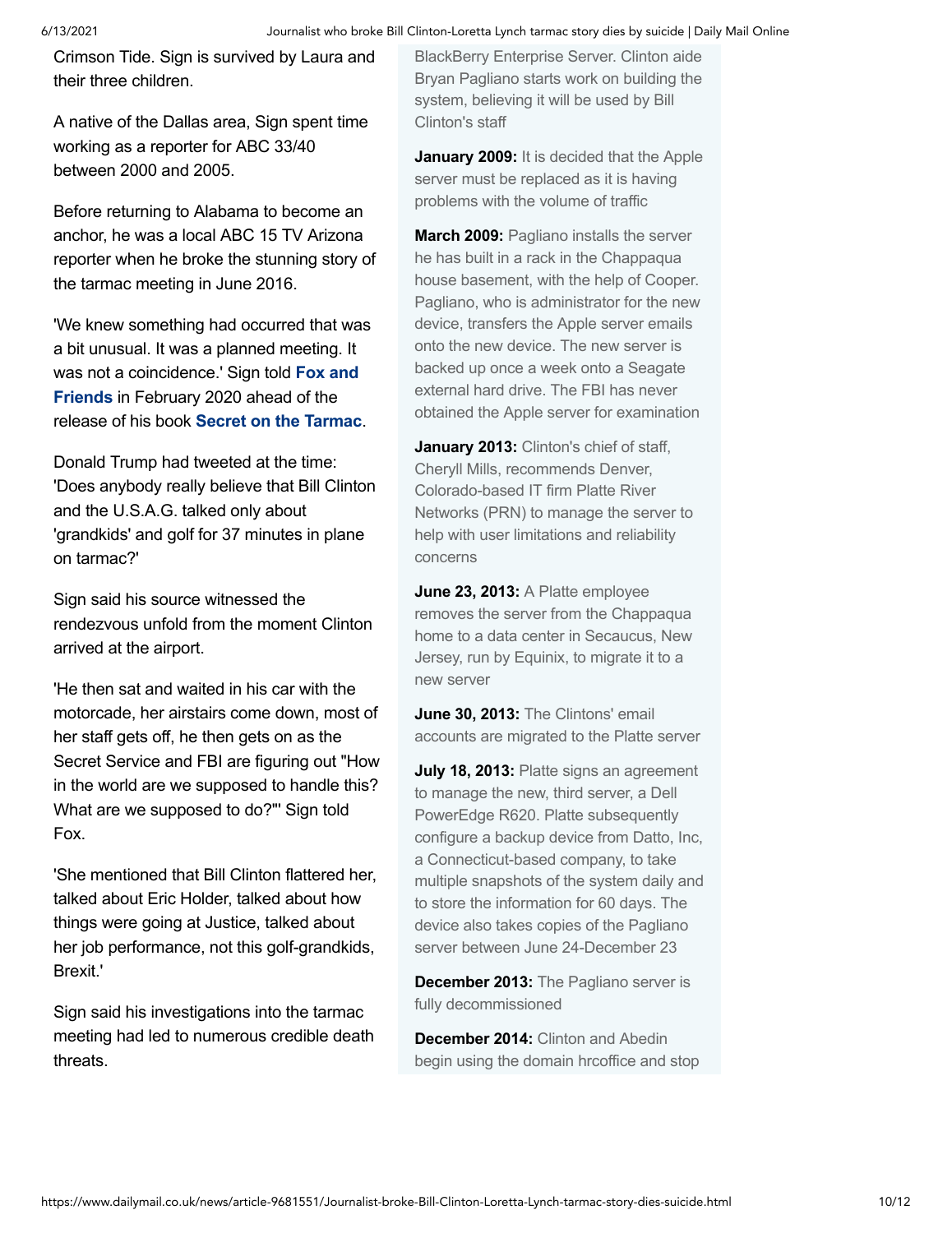'My family received significant death threats shortly after breaking this story,' he told Fox. 'Credit cards hacked. You know, my children, we have code words. We have secret code words that they know what to do.'

He added that his work had nothing to do with right or left-wing politics, but about what is right and wrong.

In May last year, Sign told a **Real Clear [Investigations](https://www.realclearpolitics.com/articles/2019/05/04/when_loretta_met_bill_on_the_tarmac_140244.html)** team: 'To this day I have never found a single person who claims or corroborates any story that Bill Clinton played golf on this particular trip ... I feel strongly the former president did not play golf on this visit.'

Hillary's campaign was in full swing at this point and one might think Bill Clinton would be more involved in that than his golf swing on a 110-degree day in Phoenix.

Lynch was required to outline the meeting to then Justice Department Inspector Michael Horowitz and to lawmakers behind closed doors on Capitol Hill.

Despite the meeting being an apparent pleasant coincidence, Lynch's testimony revealed their conversation was stilted and unusual.

'As we walked to the door, the head of my security detail came to me and said: "Ma'am, I've been informed … that former President Clinton is also at the airfield and would like to say hello."' Lynch testified.

She said Clinton 'spoke with him for several minutes, asked about our trip, asked about our flight.'

Lynch described how she recalled recent press about the Clintons' new grandchild and using clintonemail.com

**March 2015:** New York Times reports that in mid-February Clinton handed over more than 300 emails to the House committee investigating the attack on the US consulate in Benghazi, Libya

**September 2015:** Clinton tells ABC News that the use of two separate email accounts was a 'mistake' though she denied passing on classified information through the private email server

**October 3, 2015:** The Pagliano server is voluntarily handed over to the FBI

**July 2016:** Clinton gives a 'voluntary' interview to the FBI 'about her email arrangements,' according to a statement from her spokesperson. Two days later, FBI Director James Comey says bureau could not 'find a case that woud support bringing criminal charges' though he criticized Clinton as 'extremely careless' in the handling of sensitive material

**October 28, 2016:** Less than two weeks before the presidential election, FBI reopens email probe after discovering laptop in a separate investigation involving former Congressman Anthony Weiner

**November 6, 2016:** Comey said that after a review of Weiner's emails, there was no change in his prior recommendation from July

**November 8, 2016:** Donald Trump defeats Clinton the presidential election. Some observers believe Comey's decision in late October to re-open the email investigation may have cost Clinton the election

Advertisement